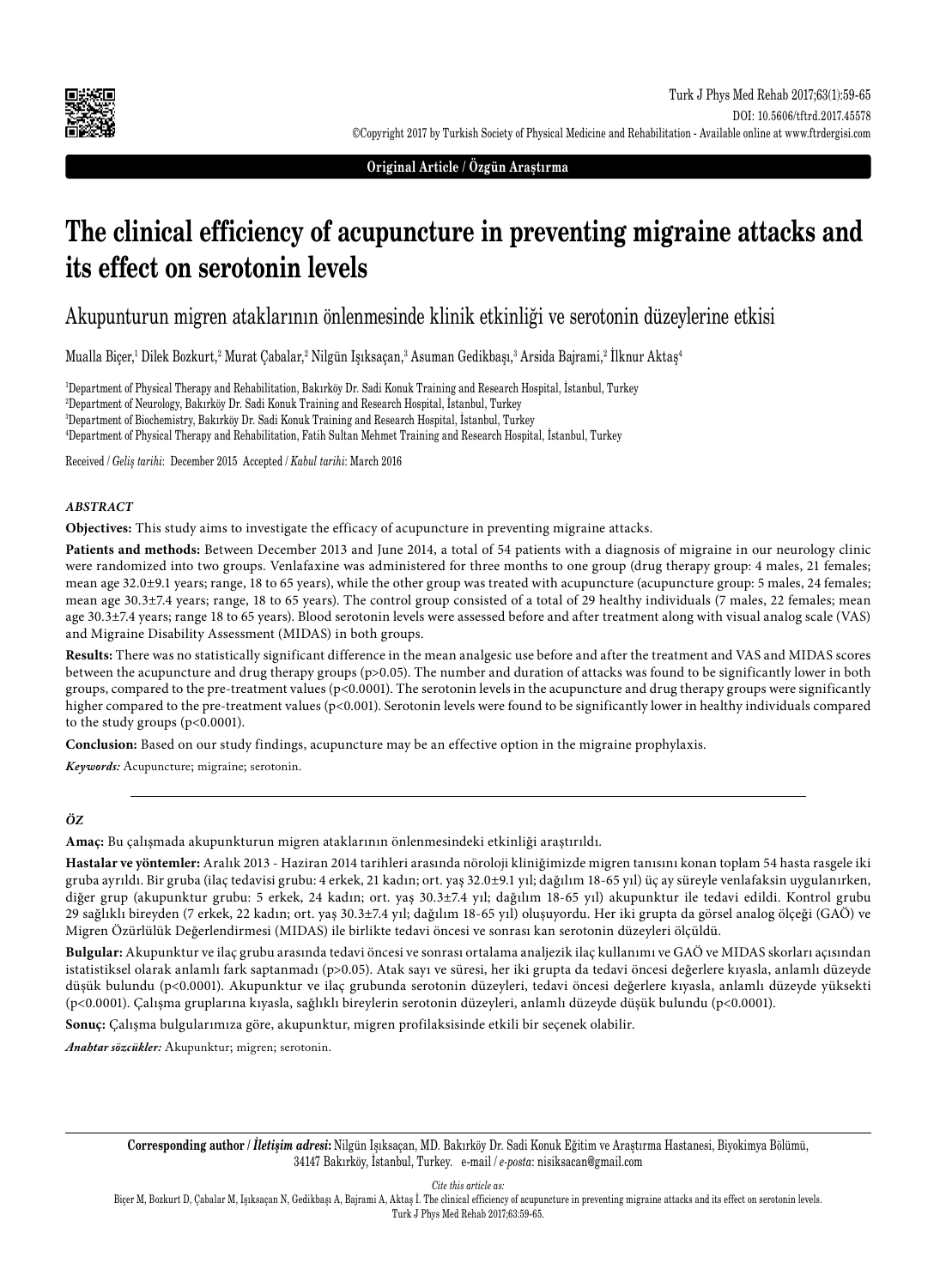Migraine is a headache disorder characterized by recurrent attacks. Prophylactic treatment constitutes an important aspect of migraine management. Migraine often affects social and work life, leading to excessive use of analgesics. Prophylactic treatment is predominantly used to reduce frequency, duration and severity of attacks. It reduces the utilization of acute treatment improving the patient's functional state. Furthermore, it may prevent transformation of episodic migraine to chronic migraine and reduce health expenditures.[1] Neurovascular, biochemical and thrombolytic theories have been proposed as implicated in the pathogenesis of migraine attacks.[2,3] Acupuncture, widely used in Eastern countries, is recently gaining popularity in Western countries. Acupuncture has a long history of use in the treatment of many pain conditions, including headache.[4] Acupuncture stimulation causes a release of endorphins, serotonin, enkephalins, gammaaminobutyric acid, norepinephrine and dopamine which help explain the effect of acupuncture on a biomedical and pharmacological basis.<sup>[4,5]</sup>

The purpose of this study is to measure serotonin levels in blood after acupuncture treatment in migraine patients and investigate the efficacy of acupuncture in the prophylaxis of migraine.

## **PATIENTS AND METHODS**

A total of 250 patients who received a diagnosis of migraines from the Neurology outpatient clinic at our hospital were enrolled in the study. Fifty-four patients who fulfilled the inclusion criteria and completed the follow-up visits were eligible for the study.

A total of 54 migraine patients, who consulted at the Neurology Outpatient Clinic of Bakirkoy Dr. Sadi Konuk Education and Research Hospital between December 2013 and June 2014 and were diagnosed as migraine according to the diagnostic criteria of the International Headache Society (IHS) (2004) were evaluated. Patients fitting the inclusion criteria were enrolled in the study. The inclusion criteria were as follows: both male and female gender, age between 18 and 65 years, migraine diagnosis for more than two years, the presence of migraine attacks before the age of 50 and having four or more attacks within the past three months.

Ethics committee approval was obtained by the Ethics Board of Bakirkoy Dr. Sadi Konuk Education and Research Hospital (Date: 14.07.2014 Resolution No. 2014-09-14). The study was conducted in accordance with the principles of the Declaration of Helsinki.

Patients who accepted to participate, were enrolled in the study after signed informed consent was obtained, and were randomized to drug treatment group (4 males, 21 females; mean age 32.0±9.1 years; range 18 to 65 years) and acupuncture group (5 males, 24 females; mean age 33.76±7.82 years; range 18 to 65 years) using a computer-generated, random block design. Twenty-nine age- and sex-matched healthy subjects (7 males, 22 females; mean age 30.3±7.4 years; range 18 to 65 years) were admitted to study, who received no treatment (Figure 1).

Among these patients, 25 were treated with venlafaxine 75-225 mg/day for a period of three months. Patients suffering from other types of headache (tension type, cluster and secondary headache) or other neurological diseases; for example, patients with chronic disorders such as hypertension, diabetes mellitus, chronic obstructive pulmonary disease, asthma, coronary artery disease and liver disease were excluded from the study. Also, patients who were pregnant, using insufficient contraception, history of antipsychotic agents or antidepressants use within the last three months, patients suffering from painful periods longer than 15 days a month and history of excessive use of drugs or alcohol abuse or history of head trauma were excluded from the study.

Pre-treatment and post-treatment headache frequency and duration, analgesic drug and triptan usage were evaluated using visual analog scale (VAS) and Migraine Disability Assessment (MIDAS).<sup>[6]</sup> Demographic and clinical characteristics of the patients were recorded prior to the treatment. The acupuncture treatment was administered in a total of 26 sessions, first three days a week (12 sessions), then two days a week. The



**Figure 1.** Randomized clinical trial comparing acupuncture with drug therapy for migraine (CONSORT diagram). Participants with migraine were randomized to receive either acupuncture (n=29) or drug therapy (n=25). GB14: Gall Bladder14; BL2: Bladder2; ST36: Stomach36; LR3: Liver 3; GV20: Governing Vessel20; BL10: Bladder 10; PGE1: ProstaglandinE1; LI 11: Large Intestine 11.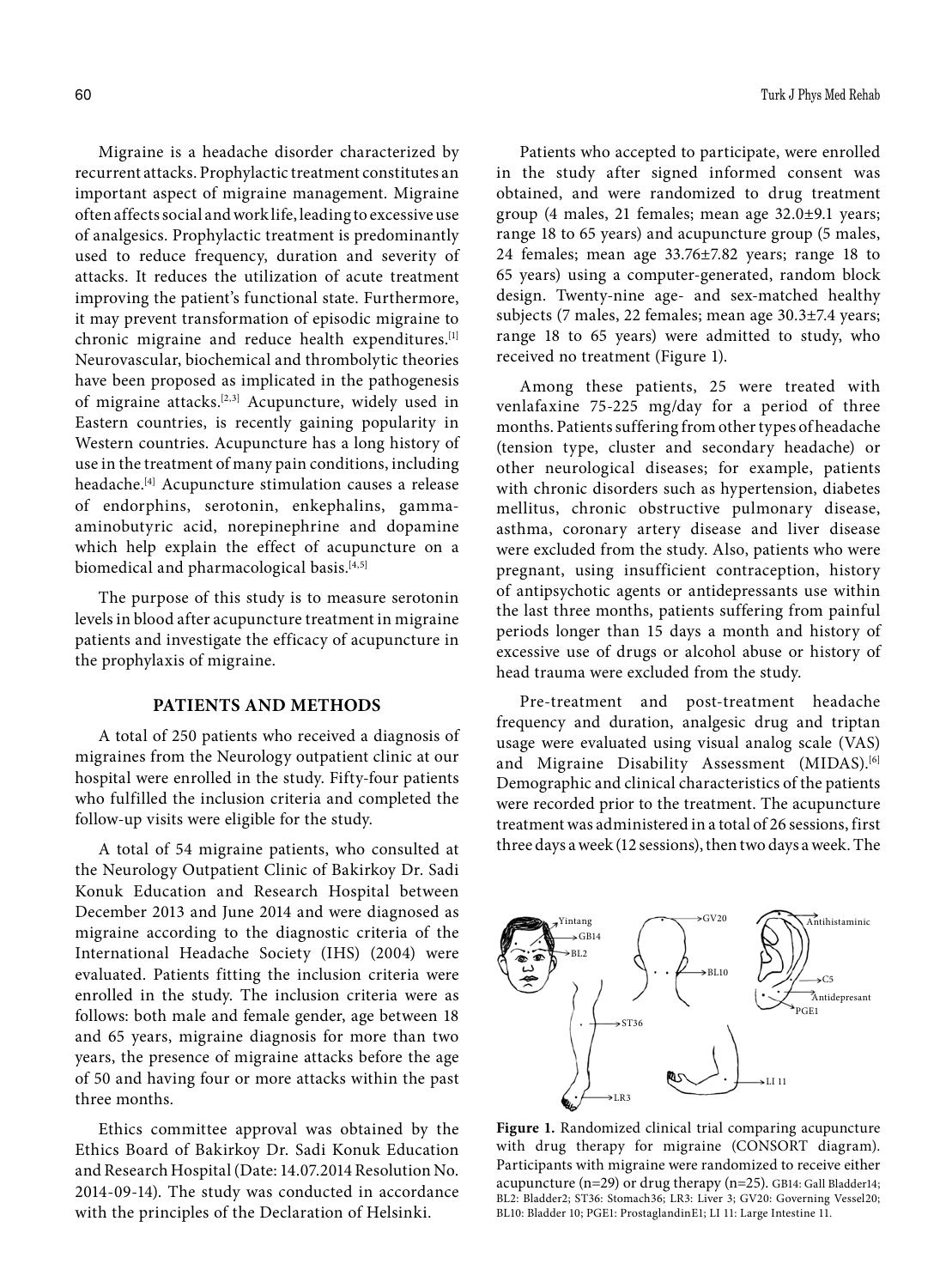acupoints were selected in accordance with the related literature and textbooks.<sup>[7,8]</sup> All acupuncture points were prepared with 70% alcohol pads with participants in a resting position appropriate for the manipulation of the selected acupoints. Acupuncture procedures were performed by an experienced acupuncturist, using two disposable stainless steel needles (0.3 mm diameter, 25 mm length, Suzhou Jiangsu, China) that were inserted to a depth of 0.3-1 cm according to TCM standards. The sensation of ache or heaviness in the area surrounding the inserted needle (known as "De qi") was always achieved. Treatments lasted 30 minutes and the last 15 minutes were performed by rotating the needle in all of the patients in order to achieve "De qi". Both ear and body acupuncture was performed. The points used were Governing Vessel20 (GV20), Gall Bladder14 (GB14) (x2), Bladder2 (BL2) (x2), BL10 (x2) Yintang in the head; the dominant side of the ear, cervical (C) vertebra C5, antidepression, prostaglandin E1 (PGE1), and body points were Large Intestine4 (Li4) (x2), Li 11 (x2), Stomach36 (ST36) (x2), Liver 3 (Liv3)  $(x2)$  (Figure 2).

Serotonin levels were measured in both groups. Fasting venous blood samples were collected by venipuncture into K3 EDTA vacationer tubes (BD). Ten milligram EDTA and 75 mg ascorbic acid was added to all samples and immediately centrifuged at 150 g for 20 minutes. Platelet-rich plasma was separated and frozen at -80 °C until analyses. Serotonin measurements were performed with a microELISA method using a DMN 9602G microELISA microplate reader (Geeing Biotechnology Co., Ltd. China) according to the instruction manual. Blood samples were taken before acupuncture and three months after therapy. All patients were put on a tryptophan restricted diet (poor of bananas, prunes, walnuts, and coffee) and medications that could affect tryptophan levels such as, acetaminophen, catecholamines and reserpine group of drugs for a period of one week before blood collections. In this randomized, controlled, prospective study, patients were informed about side effects of the drug and acupuncture.



**Figure 2.** Applied acupuncture points: Antihistaminic, C5, PGE1, and antidepression points in the ear; BL2, at the medial end of the eyebrow; BL10, under the external occipital protuberance, 1.3 cun of the lateral; GB14, on the forehead, along the vertical line of the pupil when looking straight ahead; GV20, on the sagittal axis cephalic; LI4, at the midpoint of the second metacarpal bone; LI 11-midway between the lateral side of the transverse crease of the elbow and the epicondyle of the humerus; ST36; edge of tibia; LR3; On the dorsum of foot; between the heads of the first and second metatarsal bones; Yintang; Extraordinary point. C5: Cervical 5; PGE1: ProstaglandinE1; BL2: Bladder2; GB14: Gall Bladder14;<br>GV20: Governing Vessel20; LI4: Large Intestine4; ST 36: Stomach36.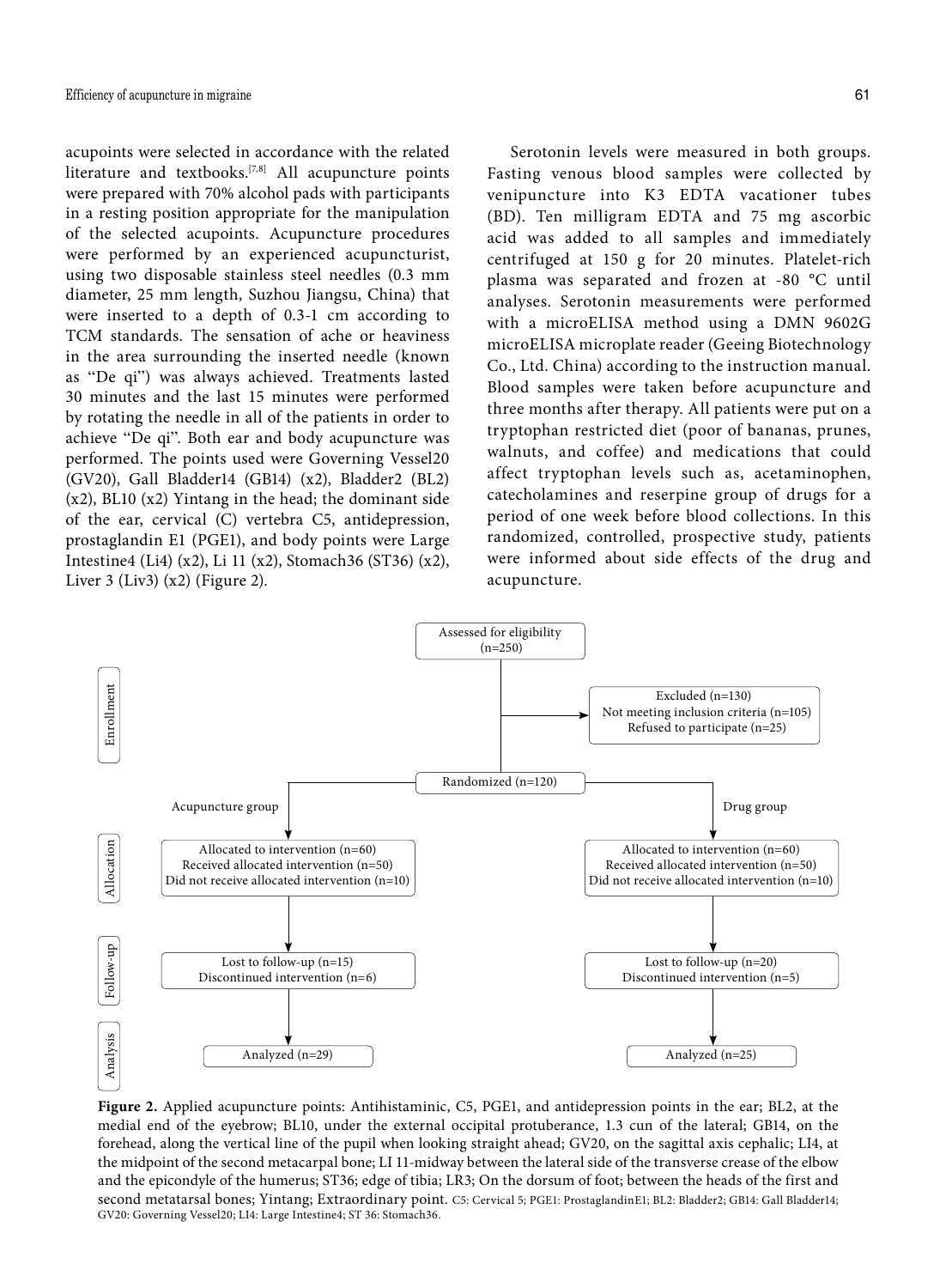## **Statistical analysis**

Statistical analysis was performed using the SPSS for Windows version 11.5 software (SPSS Inc., Chicago, IL, USA). Mean, standard deviation, frequency and percentage values were used in the given descriptive statistics of the data. The distribution of the variables was measured with Kolmogorov-Smirnov test. ANOVA (Turkey test) and independent sample t-test were used for the analysis of quantitative data. Paired samples t-test was used in the analyses of the repeated measures. Chi-square test was used for the analysis of qualitative data and Fisher's exact test was used when chi-square test conditions were not met. The results were evaluated in 95% confidence interval, where p<0.05.

#### **RESULTS**

Age, sex and education levels between the two groups were similar (Table 1). Aura was present in 14 patients (48.28%) in the acupuncture group, and in 11 in the drug treatment group (p=0.753). Unilateral headache was present in 21 patients in the acupuncture group (72.41%) and 22 patients in the drug treatment group  $(88%)$ , respectively  $(p=0.156)$ . Photophobia was also present in 27 patients (93.10%) in the acupuncture group and 25 patients in the drug treatment group (100%), respectively (p=0.181). Photophobia in the acupuncture group was present in 26 patients (89.66%) and in the drug treatment group in 22 patients (88%) (p=0.847). Allodynia was present in 21 patients in the acupuncture group (72.41%) and in 16 patients in the drug treatment group (64%), respectively (p=0.507).

No statistically significant difference was observed between acupuncture and drug therapy groups in mean analgesic drug usage and VAS and MIDAS values before the study (p>0.05). Significantly lower mean analgesic use during study was found in both the acupuncture and the drug treatment groups when compared to the same duration before study (p<0.001 and p<0.001, respectively). The number and duration of attacks was found to be significantly lower (p<0.001) in the acupuncture and drug treatment groups compared to the values obtained before treatment. Also significantly lower mean VAS values were observed after therapy when compared to values before therapy in the acupuncture and the drug treatment groups, (p<0.001 and p<0.001, respectively). Similarly, mean MIDAS values were found to be significantly lower after therapy in comparison to before therapy in the acupuncture and the drug treatment groups ( $p<0.001$  and  $p\leq 0.001$ , respectively) (Table 2). The mean serotonin values after treatment of the control group (378.52±67.40 ng/mL) were found to be statistically higher (p<0.001) when compared to the acupuncture (314.3±51.54 ng/mL) and the drug treatment group (257.19±12.62 ng/mL). Serotonin levels in the acupuncture and the drug treatment group were found to be significantly higher than the levels measured before treatment (p<0.001) (Table 3).

## **DISCUSSION**

Migraine is a chronic neurological disorder, characterized by mild to severe pulsating headache attacks, often on one side of the head. Diagnosis criteria have been determined by HIS. Migraine is probably 2-3 times more prevalent in women, possibly due to genetic and hormonal reasons. It is classified into two categories as migraine with and without aura. Migraine without aura accounts for approximately 90% of all migraine cases.[9] Based on the pathophysiology of migraine, it is believed that the neurotransmitter serotonin (5-HT) is involved in the initiation of the pain in migraine. The biochemical theory depends on a decrease of serotonin level in blood and increase of 5-hydroxyindolacetic acid (5-HIAA), a metabolite shown in urine during an attack.<sup>[10]</sup> The effects on migraine exhibited by medicines such as selective serotonin reuptake inhibitors (SSRI) and serotonin receptor antagonists that affect central serotonin transmission are evidence that supports this biochemical theory.<sup>[11]</sup> In a recent study the effectiveness of a serotonin and noradrenaline reuptake inhibitor (SNRI) such as

|             | Control group |       | Acupuncture group |    |       | Drug group       |    |      |                  |       |
|-------------|---------------|-------|-------------------|----|-------|------------------|----|------|------------------|-------|
|             | n             | $\%$  | $Mean \pm SD$     | n  | %     | $Mean \pm SD$    | n  | $\%$ | Mean±SD          | D     |
| Age (years) |               |       | $30.31 \pm 7.4$   |    |       | $33.76 \pm 7.82$ |    |      | $32.04 \pm 9.13$ | 0.274 |
| Sex         |               |       |                   |    |       |                  |    |      |                  | 0.708 |
| Female      | 22            | 75.90 |                   | 24 | 82.80 |                  | 21 | 84   |                  |       |
| Male        |               | 24.10 |                   |    | 17.20 |                  |    | 16   |                  |       |

SD: Standard deviation.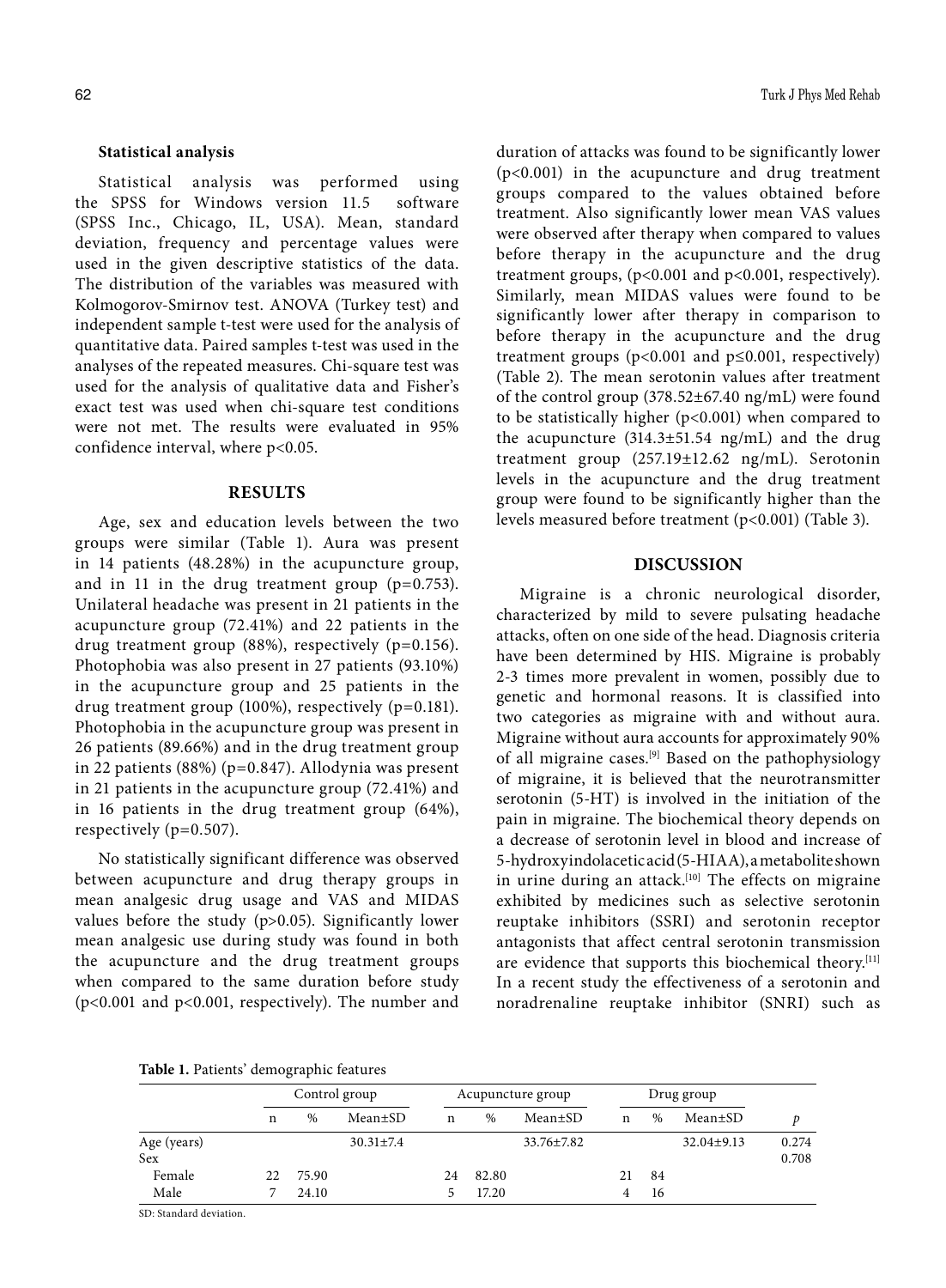|                                | Acupuncture group |               | Drug group      |               |               |
|--------------------------------|-------------------|---------------|-----------------|---------------|---------------|
|                                | $Mean \pm SD$     | $\mathcal{P}$ | $Mean \pm SD$   | $\mathcal{P}$ | $\mathcal{P}$ |
| Number of attacks (month)      |                   |               |                 |               |               |
| Before treatment               | $5.31 \pm 1.67$   |               | $6.2 \pm 2.2$   |               | $= 0.098$     |
| After treatment                | $2.07 \pm 1.46$   |               | $1.8 + 1.41$    |               | $= 0.497$     |
| p                              |                   | < 0.001       |                 | < 0.001       |               |
| Attack length (hour)           |                   |               |                 |               |               |
| Before treatment               | 26.48±17.56       |               | 20.96±13.46     |               | $= 0.206$     |
| After treatment                | $9.39 \pm 11.3$   |               | $6.28 \pm 7.26$ |               | $= 0.245$     |
| $\mathcal{P}$                  |                   | < 0.001       |                 | < 0.001       |               |
| Days with headache (month)     |                   |               |                 |               |               |
| Before treatment               | $6.86 \pm 2.33$   |               | $6.88 \pm 1.94$ |               | $= 0.976$     |
| After treatment                | $2.32 \pm 1.79$   |               | $1.8 + 1.41$    |               | $= 0.248$     |
| p                              |                   | < 0.001       |                 | < 0.001       |               |
| Number of analgesic (month)    |                   |               |                 |               |               |
| Before treatment               | $7.03 \pm 3.18$   |               | $5.64 \pm 3.15$ |               | $=0.112$      |
| After treatment                | $1.93 \pm 1.72$   |               | $1.44 \pm 1.29$ |               | $=0.252$      |
| $\mathcal{P}$                  |                   | < 0.001       |                 | < 0.001       |               |
| Triptan number (month)         |                   |               |                 |               |               |
| Before treatment               | $1.72 \pm 2.15$   |               | $1.4 \pm 2.35$  |               | $= 0.599$     |
| After treatment                | $0.39 \pm 0.96$   |               | $0.48 \pm 1.3$  |               | $= 0.780$     |
| $\mathcal{P}$                  |                   | < 0.001       |                 | $=0.015$      |               |
| Visual analog scale            |                   |               |                 |               |               |
| Before treatment               | $9.1 \pm 0.9$     |               | $8.88 \pm 1.05$ |               | $= 0.404$     |
| After treatment                | $5.75 \pm 2.03$   |               | $4.64 \pm 2.56$ |               | $=0.085$      |
| p                              |                   | < 0.001       |                 | < 0.001       |               |
| Migraine disability assessment |                   |               |                 |               |               |
| Before treatment               | 44.62±17.21       |               | 42.84±15.35     |               | $= 0.692$     |
| After treatment                | $8.82 \pm 12.4$   |               | $7.04 \pm 8.57$ |               | $= 0.550$     |
| $\mathcal{P}$                  |                   | < 0.001       |                 | < 0.001       |               |

**Table 2.** Clinical characteristics of the patients before and after treatment

SD: Standard deviation.

venlafaxine in migraine prophylaxis was compared to placebo. This prospective study included a total of 60 patients with migraine without aura that were given 75-150 mg of venlafaxine or placebo randomly. Two months later the effectiveness was evaluated. The results of the study indicated that venlafaxine was more effective compared to placebo in migraine prophylaxis and considered a well-tolerated drug.[12]

In another study conducted to investigate the effectiveness of venlafaxine and amitriptyline in migraine prophylaxis, both were found to be significantly effective in reducing pain parameters but the side effect profile of venlafaxine was found superior when compared to that of amitriptyline. $[13]$ Similar to the results of this study, our study recorded a decrease in pain intensity, frequency and duration

| Tukey multiple comparison test | Serotonin levels (ng/mL)<br>Pre-treatment |         | Serotonin levels (ng/mL)<br>Post-treatment |         |
|--------------------------------|-------------------------------------------|---------|--------------------------------------------|---------|
|                                | Mean±SD                                   | p       | Mean±SD                                    | p       |
| Control group                  | $378.52 \pm 67.40$                        |         | $378.52 \pm 67.40$                         |         |
| Acupuncture group              | $314.3 \pm 51.54$                         |         | $314.3 \pm 51.54$                          |         |
| p                              |                                           | < 0.001 |                                            | < 0.001 |
| Control group                  | $378.52 \pm 67.40$                        |         | $378.52 + 67.40$                           |         |
| Drug group                     | $292.96 \pm 36.31$                        |         | 257.19±12.62                               |         |
| p                              |                                           | < 0.001 |                                            | < 0.001 |
| Acupuncture group              | 292.96±36.31                              |         | 314.3±51.54                                |         |
| Drug group                     | $247.14 \pm 13.81$                        |         | 257.19±12.62                               |         |
| p                              |                                           | 0.906   |                                            | < 0.001 |

SD: Standard deviation.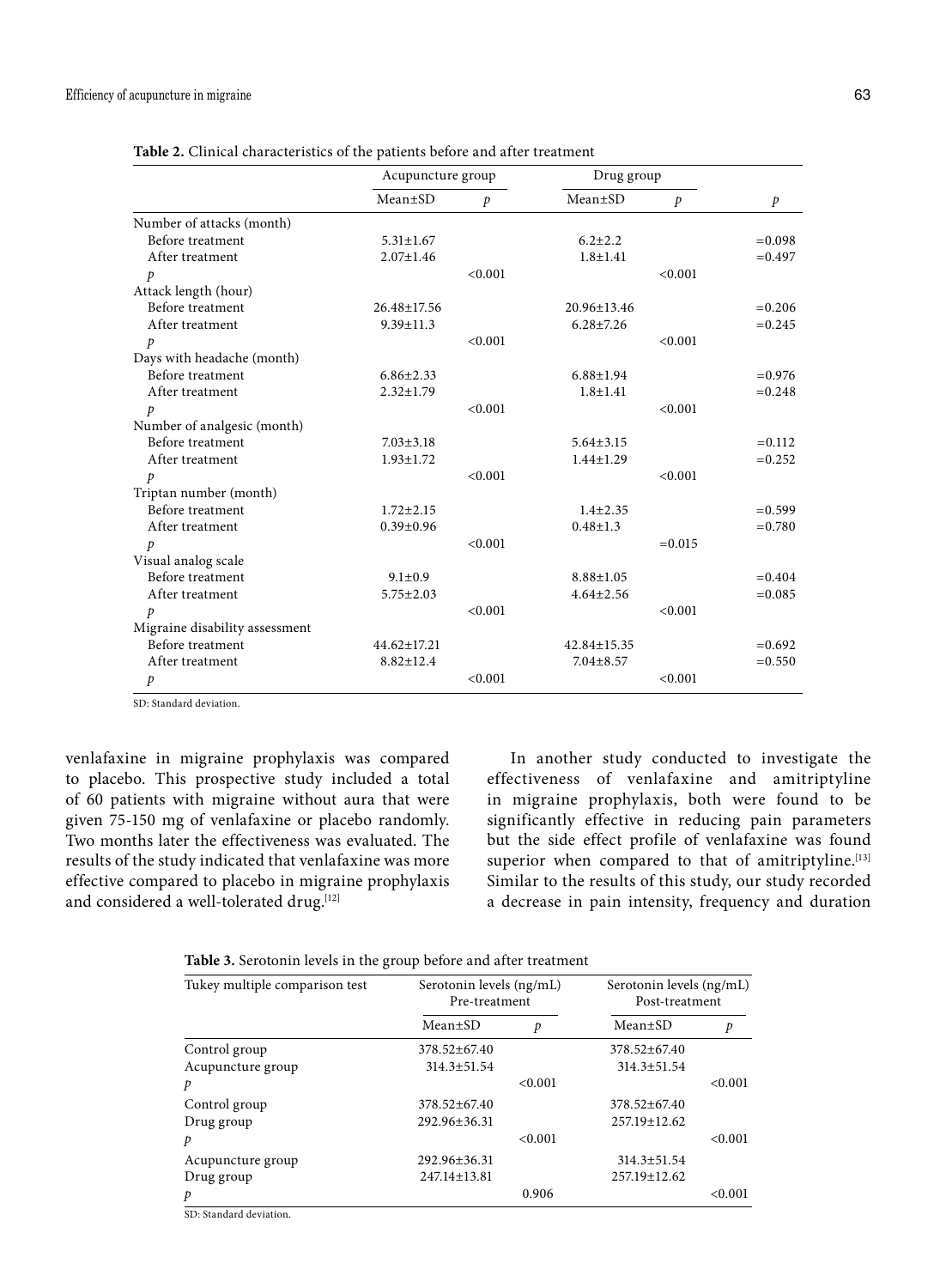after venlafaxine intake (75-225 mg/day). In addition to the design of the previous studies which included only drug administration, we added the acupuncture group. We compared the effects of both applications upon blood serotonin levels.

Acupuncture is one of the oldest standardized neuromodulatory treatment modalities of traditional Chinese medicine. It is increasingly being adopted in the West as a complementary and alternative treatment to prevent migraine attacks and to relieve pain during migraine.<sup>[14]</sup> Acupuncture treatment involves the insertion of fine, single-use, sterile needles in acupoints according to a system of channels and meridians. The needles are stimulated by manual manipulation, electrical stimulation or heat. The general theory of acupuncture is based on the premise that there are patterns of energy flow (Qi) through the body that are essential for health. Disruptions of this flow are believed to be responsible for disease.<sup>[15]</sup> The immersion of the acupuncture needle results in the release of endogenous opioids by stimulating the free nerve endings of pain receptors known to be involved in pain control. Neurotransmitters involved in the analgesic system such as beta-endorphin, serotonin and enkephalin play an important role in this mechanism.[16]

The possibility that acupuncture affects the reward system pathway of the brain by activation of serotoninergic neurons has been suggested by several authors. The latest Cochrane meta-analysis suggests that acupuncture as a migraine prophylaxis is safe and at least as effective, if not more effective than prophylactic drug treatment.<sup>[17]</sup> Acupuncture's efficiency as a treatment modality has been accepted by the World Health Organization too.

In 22 meta-analysis, a total of 4,419 patients were examined; in six of the studies, 3-4 months of acupuncture have shown to be effective in the treatment of migraine attacks, in 14 studies real and sham acupuncture were compared and acupuncture was found to be the more effective of the two, but in both cases, headache frequency decreased after treatment, in the remaining four studies drug therapy was compared to acupuncture and acupuncture was found to be more effective and to have less side effects than drug therapy.[18]

In two large studies acupuncture treatment was found to be statistically significantly effective in terms of reducing the number of headache days and pain severity in the short-term (three months).<sup>[4]</sup>

In a study related to migraine, acupuncture and prophylactic drug treatment were compared. A decrease in pain score, increase in serotonin levels and fewer side effects were observed in the acupuncture group. $[4]$  In another remarkable study, acupuncture and valproate treatment were compared and in the group treated with valproate pain severity was decreased and in the acupuncture group no side effect were observed.[19]

Therefore, acupuncture therapy seems to have independent therapeutic effects superior to sham acupuncture, particularly in term of pain relief. There is significant evidence of acupuncture's value, which will expand its use into conventional medicine and encourage further studies of its physiology and clinical value. The treatment process with acupuncture and its efficacy in the short-term after treatment are well known. Long-term effects of treatment need further studies.

The treatment protocol that we applied in our study led to a decrease in the number of migraine attacks, mean attack duration, number of headache days within a month, drug consumption, decrease in VAS, MIDAS values, increase in blood serotonin level. Although, there was no difference in terms of efficacy between the two groups, given the cost and drug side effects of the medications, we think acupuncture is a good alternative treatment.

Studies on the effect of acupuncture on serotonin levels in the treatment of migraine are limited. Two new studies investigating the blood serotonin level in treatment of migraine with acupuncture indicated high serotonin levels. Changes in blood serotonin levels in patients with migraine headaches before and after a course of reflexotherapy.[20]

In another study the use of antidepressants in the treatment of chronic migraine was not associated with changes in serotonin levels, but it has been shown to be more effective in the management of acute pain.[21] To date there is no such data for venlafaxine.

In our study, the serotonin levels of the control group was significantly higher before and after treatment in both the acupuncture and the medication groups.

In conclusion, our study has shown us that, acupuncture is a reliable, inexpensive alternative treatment to venfloxasin in terms of decreasing severity, duration of pain and number of attacks. Long-term studies that include a larger group of